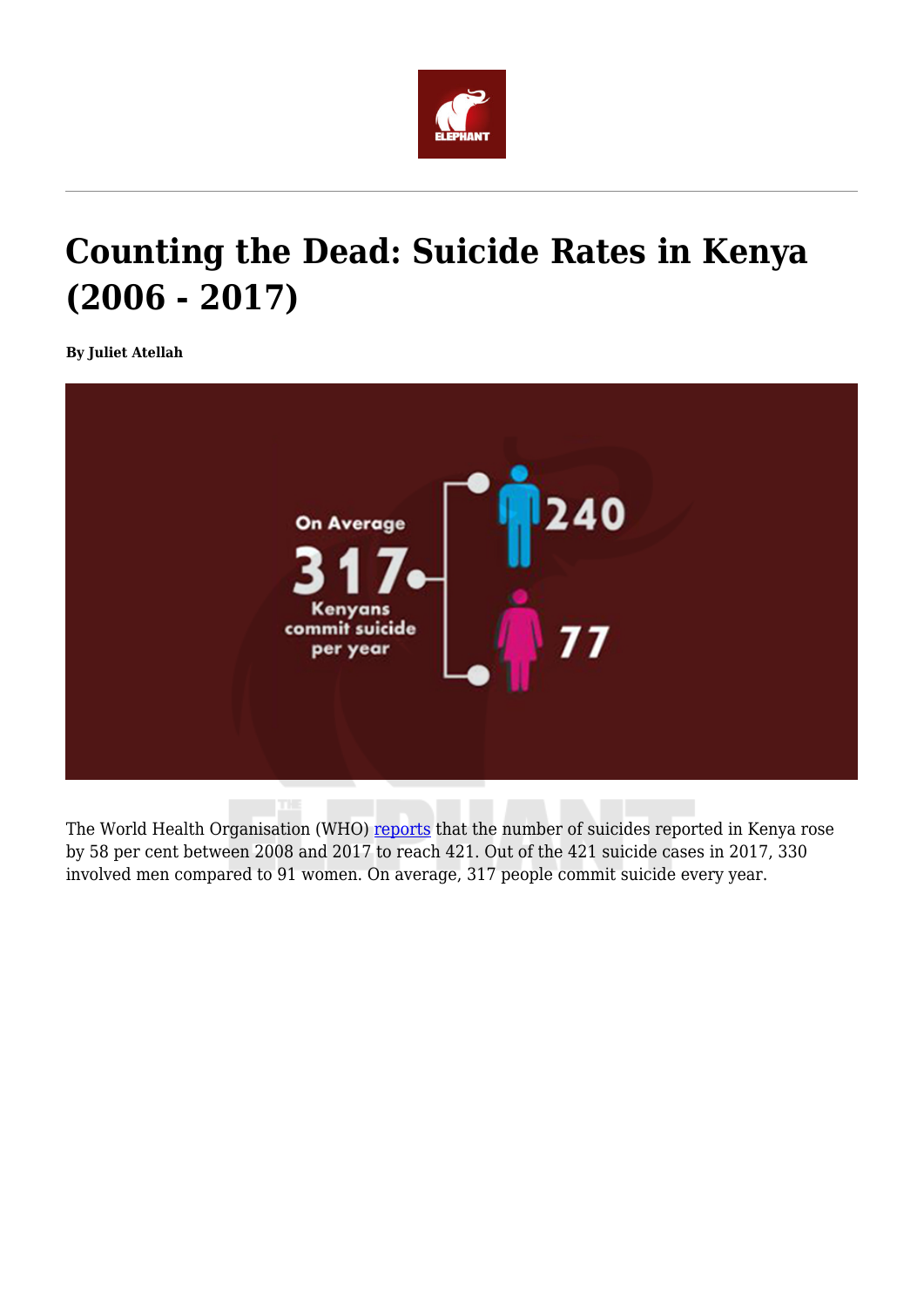

The data [reveals](http://apps.who.int/gho/data/view.sdg.3-4-data-ctry?lang=en) that the lowest incidents of suicide recorded were in 2010 at 75 cases, while the highest recorded cases were in 2013, 2007 and 2017 respectively. Though no study to find a causal link between suicide and elections has been conducted, it is worth mentioning that the years Kenya has recorded the highest rate of suicide have also been the years that General elections were held in Kenya.

The World Population Review ranks Kenya at position 114 among 175 countries with the highest suicide rate. Furthermore, Kenya's suicide rate is at least 6.5 suicides per 100,000 people, a figure echoed by the World Health Organisation.